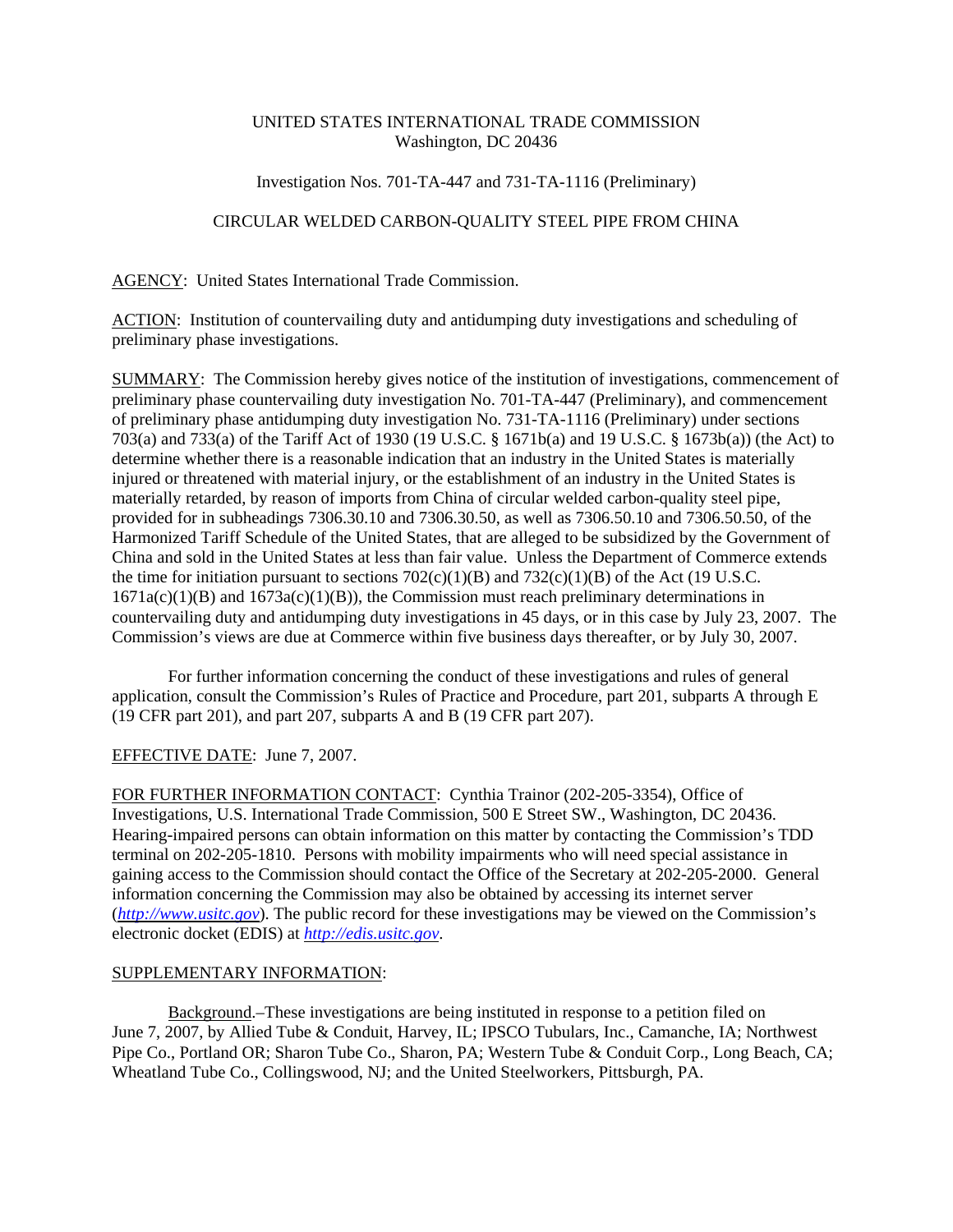Participation in the investigations and public service list.--Persons (other than petitioners) wishing to participate in the investigations as parties must file an entry of appearance with the Secretary to the Commission, as provided in sections 201.11 and 207.10 of the Commission's rules, not later than seven days after publication of this notice in the *Federal Register*. Industrial users and (if the merchandise under investigation is sold at the retail level) representative consumer organizations have the right to appear as parties in Commission countervailing duty and antidumping duty investigations. The Secretary will prepare a public service list containing the names and addresses of all persons, or their representatives, who are parties to these investigations upon the expiration of the period for filing entries of appearance.

Limited disclosure of business proprietary information (BPI) under an administrative protective order (APO) and BPI service list.--Pursuant to section 207.7(a) of the Commission's rules, the Secretary will make BPI gathered in these investigations available to authorized applicants representing interested parties (as defined in 19 U.S.C. § 1677(9)) who are parties to the investigations under the APO issued in the investigations, provided that the application is made not later than seven days after the publication of this notice in the *Federal Register*. A separate service list will be maintained by the Secretary for those parties authorized to receive BPI under the APO.

Conference.--The Commission's Director of Operations has scheduled a conference in connection with these investigations for 9:30 a.m. on June 28, 2007, at the U.S. International Trade Commission Building, 500 E Street SW., Washington, DC. Parties wishing to participate in the conference should contact Cynthia Trainor (202-205-3354) not later than June 25, 2007, to arrange for their appearance. Parties in support of the imposition of countervailing duties and antidumping duties in these investigations and parties in opposition to the imposition of such duties will each be collectively allocated one hour within which to make an oral presentation at the conference. A nonparty who has testimony that may aid the Commission's deliberations may request permission to present a short statement at the conference.

Written submissions.--As provided in sections 201.8 and 207.15 of the Commission's rules, any person may submit to the Commission on or before July 3, 2007, a written brief containing information and arguments pertinent to the subject matter of the investigations. Parties may file written testimony in connection with their presentation at the conference no later than three days before the conference. If briefs or written testimony contain BPI, they must conform with the requirements of sections 201.6, 207.3, and 207.7 of the Commission's rules. The Commission's rules do not authorize filing of submissions with the Secretary by facsimile or electronic means, except to the extent permitted by section 201.8 of the Commission's rules, as amended, 67 Fed. Reg. 68036 (November 8, 2002). Even where electronic filing of a document is permitted, certain documents must also be filed in paper form, as specified in II (C) of the Commission's Handbook on Electronic Filing Procedures, 67 Fed. Reg. 68168, 68173 (November 8, 2002).

In accordance with sections 201.16(c) and 207.3 of the rules, each document filed by a party to the investigations must be served on all other parties to the investigation (as identified by either the public or BPI service list), and a certificate of service must be timely filed. The Secretary will not accept a document for filing without a certificate of service.